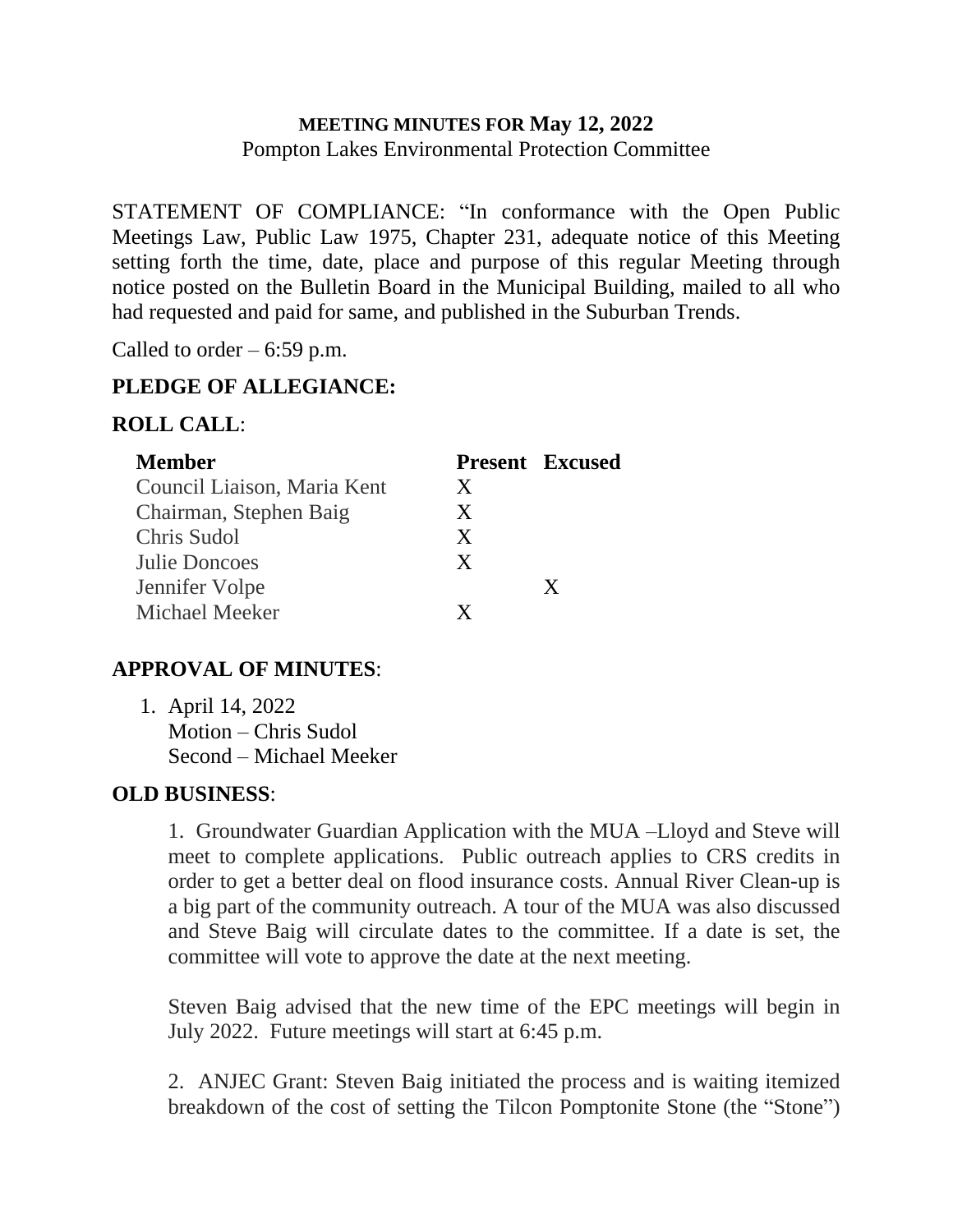from the Borough Administrator. The Stone is to be set at Lakeside Park and Tilcon will deliver the Stone for free. Maria Kent will check with Tilcon to determine if Tilcon can polish the Stone in order to bring out more of the natural hues/tones.

3. River Clean Up – There was tremendous community support and turnout for the event with over 100 people in attendance. Steven Baig and Maria Kent delivered Certificates of Appreciation to the Ice Cream Station, Franks Pizza, MUA, DPW, Julie Doncoes' house, Al Evangelista, Gene Hoffman on behalf of Columbia Bank, and Kevin Boyle on behalf of the office support staff, the Venin family, Steve Columbo, BID, PLRSA, and PLRYO. Steve and Maria spoke at the Board of Education meeting and the Women's Club meeting and sent a mass email to thank all participants.

4. Keep Our Downtown Clean Initiative – Maria Kent advised that the Keep the Downtown Clean Initiative will be discussed at the next BID meeting on Thursday, May 19, 2022 at 4pm and everyone is welcome to attend. A litter program will be discussed. The committee conversed about "adopting a block" – choosing a certain section of town to pick up litter and the possibility of hosting a "selfie program" for a contest of cleaning up the town streets, not only the downtown. It is the hopes to get more of the school kids involved by hosting a contest. Maria will bring the ideas to the BID meeting.

- 5. Open Space Update Michael Meeker, Liaison to Open Space:
	- Pacifico-Gallo Park Discussed resurfacing material and what surface to use. Rubber surfacing will be used in limited use under the swings;
	- Morris Canal Grant Money Open Space Committee connected with an artist to make a sculpture.
	- Willowfield Project Open Space Committee received a letter from the engineer regarding the riparian zone and ongoing issues.
	- Jared Luciani spoke about items in need of repair at Carlough Field.
- 6. Solitude Report Jennifer Volpe was excused from meeting. N/A

# **NEW BUSINESS**:

N/A